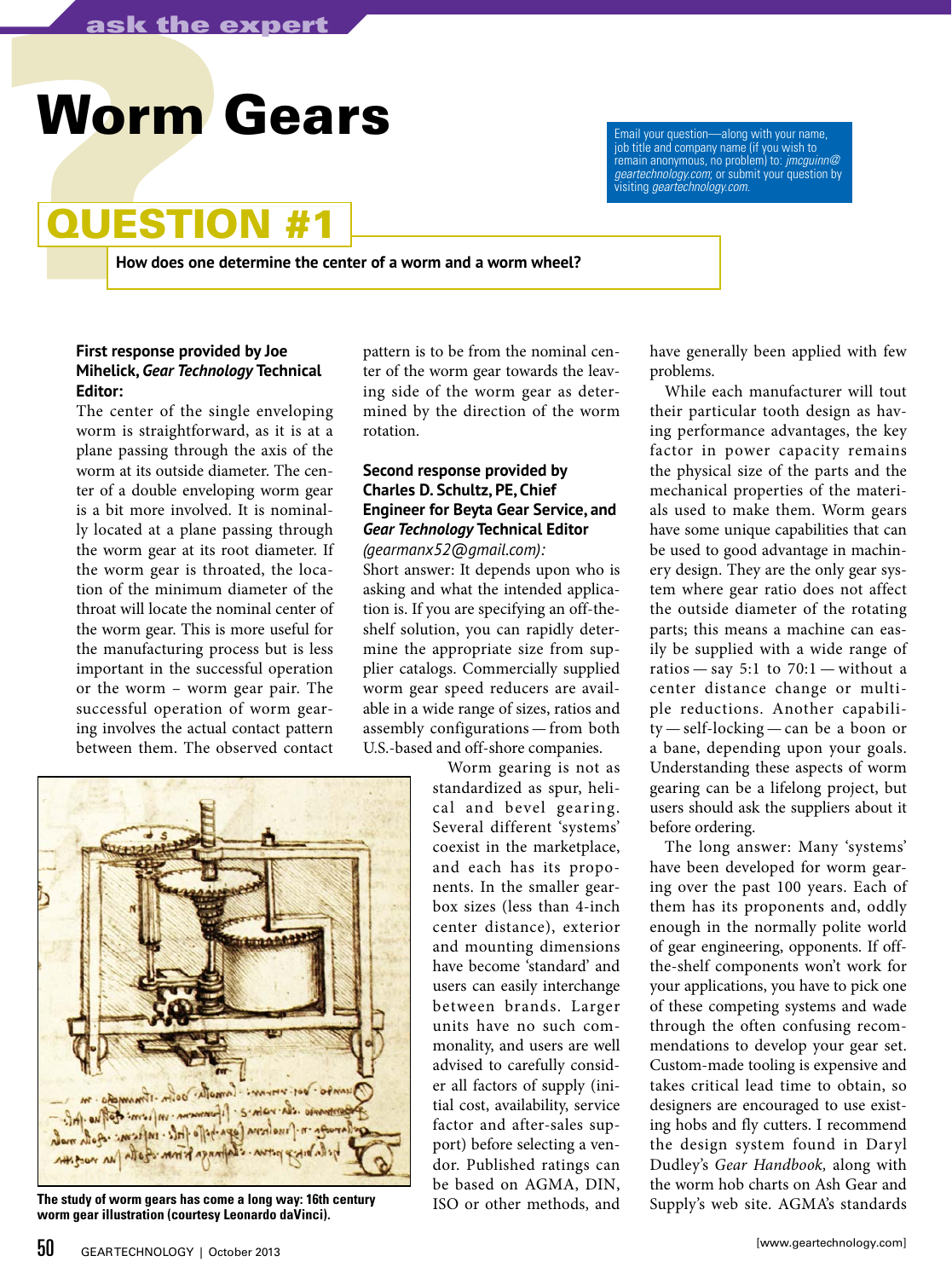## UESTION

**A gear handbook in my possession states: The ZI worm is identical to an involute helical gear whose tooth number is the number of worm threads. Equations of tooth surfaces of an involute helical gear are the same as for an involute worm. Knowing that a ZI hob cutter is identical to a ZI worm, I conclude that the mesh of the ZI worm and involute helical gear is identical to a cross involute helical gear mesh; and even identical to the hobbing process of an involute helical gear with a ZI hob cutter.**

**I would like to know whether I am correct and what is their difference.**

#### **Response provided by Hermann J. Stadtfeld, vice president - bevel gear technology - R&D for Gleason Corporation.**

#### **Worm Gear Generation and their Manufacturing Tools**

The question will be answered considering the different possibilities in profile form, kind of mesh, and type of tools. Figure 1 contains the general nomenclature used to define the geometry parameters.

Worm gear drives can be separated in three categories:

- Case A. Crossed helical worm gear drives
- Case B. Cylindrical worm gear drives

Case C. Double-enveloping worm gear drives

Cylindrical worm gear drives "B" are the most common form. Their tooth profiles of the worms depend on the manufacturing method. The different profile forms according to DIN 3975 are:

- **ZI**: Tooth profile in face section is an involute; manufactured, for example, by hobbing, like a cylindrical pinion. The hob for the worm gear manufacturing is a "duplicate" of the worm (however serrated and considering clearance and backlash).
- **ZA**: Profile is a trapezoid in an axial section; manufactured, for example, by turning.
- **ZN**: Profile is a trapezoid in a normal section; manufactured, for example, by turning with cutting blade tilted to lead angle of worm.
- **ZK**: Profile with crowning. Tool is disk cutter with trapezoidal profile, which is tilted to lead angle of worm. Profile crown generated depending on disk cutter diameter.
- **ZH**: Disk cutter with convex cutting edges, causing hollow flank profiles in axial section on worm teeth.

Disk cutter axis is parallel to worm axis (not tilted like ZK).

*A. Crossed helical worm gear drive.* This is a special case of crossed helical gears, where the worm is a helical gear with one to six teeth, and the worm gear has a high number of teeth (e.g., above 30). The pitch elements of a crossed helical worm and worm gear are cylinders (Fig. 2). Both members—worm and worm gear—are manufactured like helical gears, with standard hobs, for example. The profile of both members is involute. The hobbing tool in Case A is not identical to



**Figure 1 Worm gear drive nomenclature, single-throat example (graphics courtesy of Gleason)**

are the most reliable rating method for the independent designer.

If your requirement is for instrument gearing or plastic gearing, it is recommended that you work with a supplier of such parts or an experienced design engineer. Tooling costs can be very high, and the performance of prototype sets can vary depending upon manufacturing method. Molded plastic teeth do not have exactly the same topography as cut gears; veteran suppliers of plastic gearing understand the changes needed to make sample parts that will work reliably without skewing test results.

Worm gearing design is an iterative process which can be frustrating the first few times you work through it. Standard worm hobs may not converge on the solution you would prefer. Some suppliers can make worm gears using 'fly tools'—a custom single-point cutter that allows more flexibility in design than the standard hobs. The cutting process is, by necessity, much slower than hobbing, but for one-off or low-volume requirements it is often the best solution. Regardless of the tooling ultimately employed, custom worm gearing design requires compromises on center distance, face width and numbers of teeth/threads. More than any other gear type, 'your results may vary' is an appropriate disclaimer.